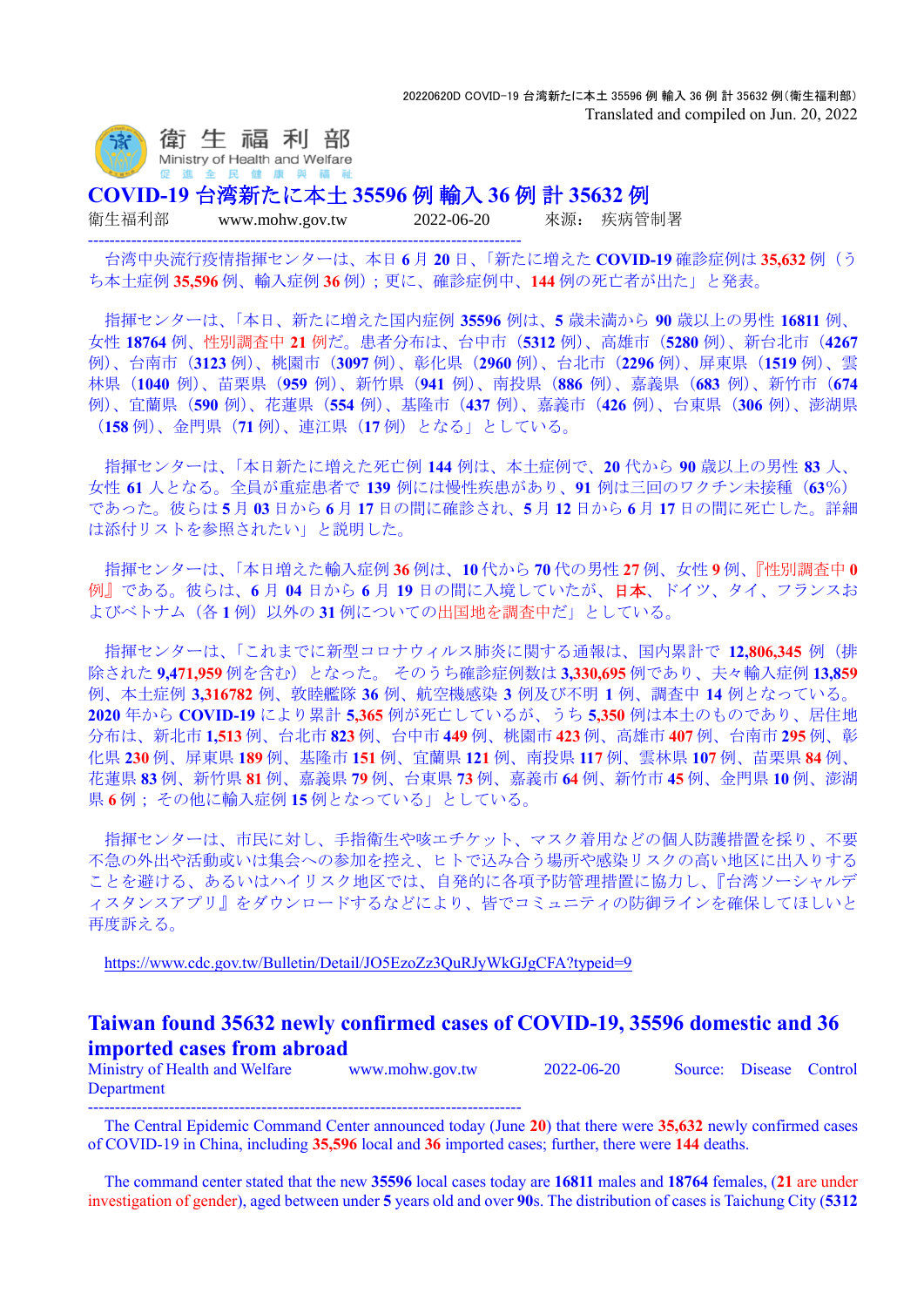cases), Kaohsiung City (**5280** cases), New Taipei City (**4267** cases), Tainan City (**3123** cases), Taoyuan City (**3097** cases), Changhua County (**2960** cases), Taipei City (**2296** cases), Pingtung County (**1519** cases), Yunlin County (**1040** cases), Miaoli County (**959** cases), Hsinchu County (**941** cases), Nantou County (**886** cases), Chiayi County (**683** cases), Hsinchu City (**674** cases), Yilan County (**590** cases), Hualien County (**554** cases), Keelung City (**437** cases), Chiayi City (**426** cases), Taitung County (**306** cases), Penghu County (**158** cases), Jinmen County (**71** cases), Lianjiang County (**17** cases).

The command center pointed out that there were **144** new local deaths today. They were **83** males and **61** females, aged between **20**s to over **90**s, all of them were severe infections and **139** had chronical diseases where **91** had not been vaccinated for three times. The date of diagnosis was between May **03** and June **17**, and the date of death was between May **12** and June **17**, as for details, please see attached.

The command center explained that today there are **36** new cases of immigration from abroad, consisting of **27** males and **9** females (**0** case is now under investigation of genders), aged between **10**s and **70**s. Other than **1** case each from Japan, Germany, Thailand, France and Vietnam, the other **31** are under investigation where they came from. Their entry date is between June **04** and June **19**.

The command center's data shows there have been a total of **12,806,345** notifications related to novel coronavirus pneumonia in China (including **9,471,959** excluded cases). Among them, **3,330,695** cases were confirmed, **13,859** cases imported from abroad, **3,316782** local cases, **36** cases of Dunmu fleet, **3** cases of aircraft infection and **1** case of unknown and **14** cases are under investigation. Since 2020, a total of **5,365** COVID-19 deaths have been recorded, of which **5,350** were local, the distribution of the counties and cities of the case shows: **1,513** cases in New Taipei City, **823** cases in Taipei City, **449** cases in Taichung City, **423** cases in Taoyuan City, **407** cases in Kaohsiung City, **295** cases in Tainan City, **230** cases in Changhua County, **189** cases in Pingtung County, **151** cases in Keelung City, **121** cases in Yilan County, **117** cases in Nantou County, **107** cases in Yunlin County, **84** cases in Miaoli County, **83** cases in Hualian County, **81**cases in Hsinchu County, **79** cases in Chiayi County, **73** cases in Taitung County, **64** cases in Chiayi City, **45** cases in Hsinchu City, **10** cases in Jinmen County, **6** cases in Penghu County; The other **15** cases were overseas immigration.

The command center once again calls on the public to implement personal protective measures such as hand hygiene, cough etiquette and wearing masks, reduce unnecessary movement, activities or gatherings, and avoid entering and leaving crowded places or areas with high risk of infection transmission and actively cooperate with various epidemic prevention measures, download and use the "Taiwan Social Distancing APP", and jointly strictly guard the community defense line.

:::::::::::::::::::::::::::::: 以下は中国語原文 :::::::::::::::::::::::::::::::: 新增 35,632 例 COVID-19 確定病例,分別為 35,596 例本土及 36 例境外 移入 衛生福利部 www.mohw.gov.tw 2022-06-20 來源: 疾病管制署 --------------------------------------------------------------------------------

中央流行疫情指揮中心今(20)日公布國內新增 35,632 例 COVID-19 確定病例, 分別為 35,596 例本土個案及 36 例境外移入;另確診個案中新增 144 例死亡。

指揮中心表示,今日新增之 35,596 例本土病例,為 16,811 例男性、18,764 例女性、21 例調查中,年齡介 於未滿 5 歲至 90 多歲以上, 個案分布為臺中市(5,312 例)、高雄市(5,280 例)、新北市(4,267 例)、臺南市(3,123 例)、桃園市(3,097 例)、彰化縣(2,960 例)、臺北市(2,296 例)、屏東縣(1,519 例)、雲林縣(1,040 例)、苗栗縣 (959例)、新竹縣(941例)、南投縣(886例)、嘉義縣(683例)、新竹市(674例)、宜蘭縣(590例)、花蓮縣(554例)、 基隆市(437 例)、嘉義市(426 例)、臺東縣(306 例)、澎湖縣(158 例)、金門縣(71 例)、連江縣(17 例)。

指揮中心指出,今日新增 144 例本土病例死亡個案,為 83 例男性、61 例女性,年齡介於 20多歲至 90 多歲 以上,皆屬重度感染個案、139 例具慢性病史、91 例未接種 3 劑 COVID-19 疫苗。確診日介於今(2022)年 5 月 3 日至 6 月 17 日, 死亡日期介於 5 月 12 日至 6 月 17 日, 詳如新聞稿附件。

指揮中心說明,今日新增 36 例境外移入個案中,為 27 例男性、9例女性,年齡介於 10 多歲至 70多歲,分 別自日本、德國、泰國、法國及越南(各 1 例)移入,另 31 例感染國家調查中。入境日介於今年 6 月 4 日至 6